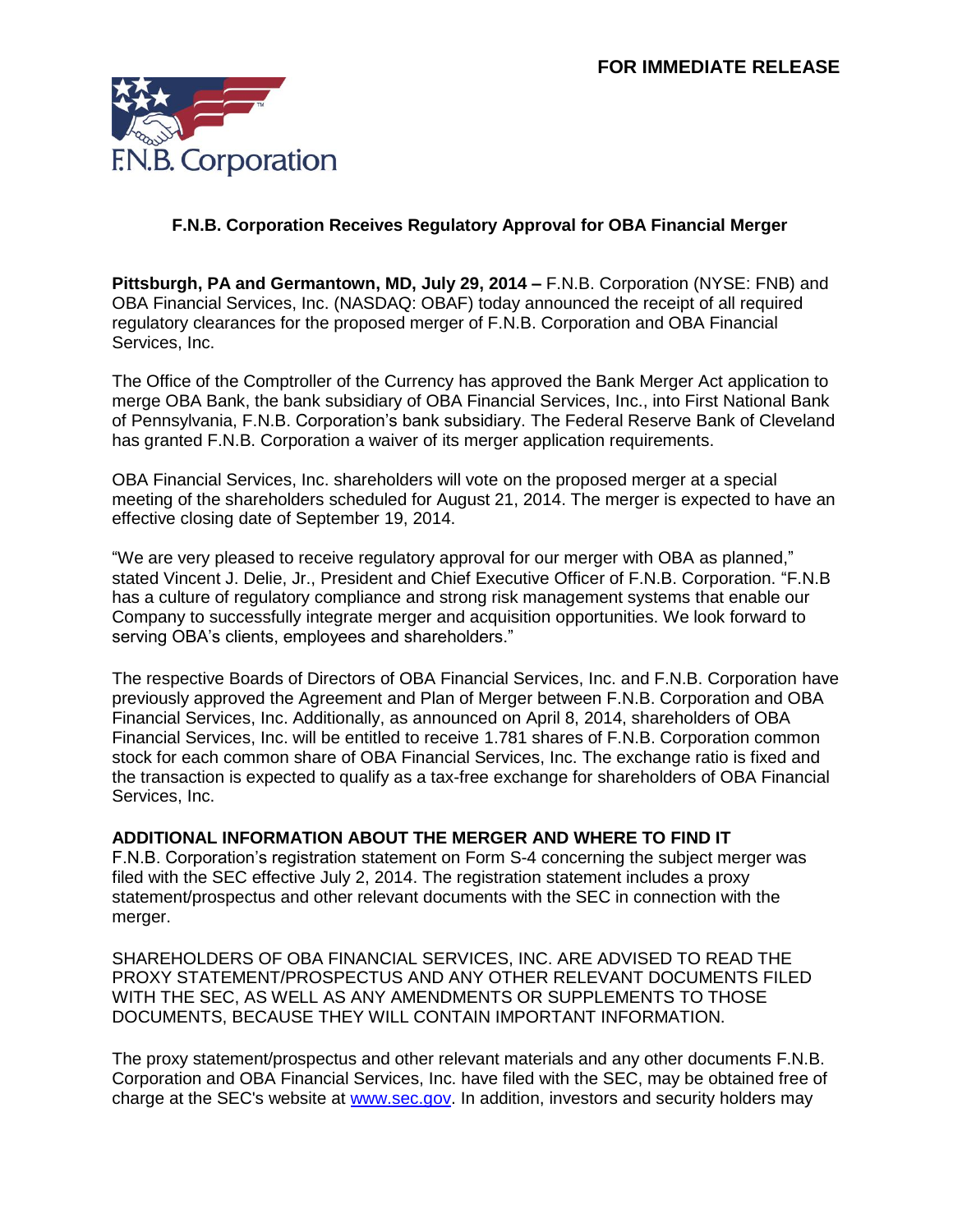

obtain free copies of the documents F.N.B. Corporation has filed with the SEC by contacting James Orie, Chief Legal Officer, F.N.B. Corporation, One F.N.B. Boulevard, Hermitage, PA 16148, telephone: (724) 983-3317 and free copies of the documents OBA Financial Services, Inc. has filed with the SEC by contacting Charles E. Weller, President and Chief Executive Officer, OBA Financial Services, Inc., 20300 Seneca Meadows Parkway, Germantown, MD 20876, telephone: (301) 916-0742.

F.N.B. Corporation and OBA Financial Services, Inc. and certain of their directors and executive officers may be deemed to be participants in the solicitation of proxies from OBA Financial Services, Inc. shareholders in connection with the proposed merger. Information concerning such participants' ownership of OBA Financial Services, Inc. common shares will be set forth in the proxy statement/prospectus relating to the merger when it becomes available. This communication does not constitute an offer of any securities for sale.

## **About F.N.B. Corporation**

F.N.B. Corporation (NYSE: FNB), headquartered in Pittsburgh, Pennsylvania, is a diversified financial services company operating in six states and three major metropolitan areas. It holds a top retail deposit market share in Pittsburgh, Baltimore, MD, and Cleveland, OH. The Company has total assets of \$15.0 billion and more than 280 banking offices throughout Pennsylvania, Ohio, West Virginia and Maryland. F.N.B. provides a full range of commercial banking, consumer banking and wealth management solutions through its subsidiary network which is led by its largest affiliate, First National Bank of Pennsylvania, founded in 1864. Commercial banking solutions include corporate banking, small business banking, investment real estate financing, international banking, business credit, capital markets and lease financing. The consumer banking segment provides a full line of consumer banking products and services including deposit products, mortgage lending, consumer lending and a complete suite of mobile and online banking services. F.N.B.'s wealth management services include asset management, private banking and insurance. The Company also operates Regency Finance Company, which has more than 70 consumer finance offices in Pennsylvania, Ohio, Kentucky and Tennessee.

The common stock of F.N.B. Corporation trades on the New York Stock Exchange under the symbol "FNB" and is included in Standard & Poor's SmallCap 600 Index with the Global Industry Classification Standard (GICS) Regional Banks Sub-Industry Index. Customers, shareholders and investors can learn more about this regional financial institution by visiting the F.N.B. Corporation web site at [www.fnbcorporation.com.](http://www.fnbcorporation.com./)

## **About OBA Financial Services, Inc.**

OBA Financial Services, Inc. serves as the holding company for its wholly owned subsidiary, OBA Bank, which has 6 banking offices in Montgomery, Anne Arundel, and Howard Counties. The common stock of OBA Financial Services, Inc. is traded under the trading symbol "OBAF" on the NASDAQ National Market System.